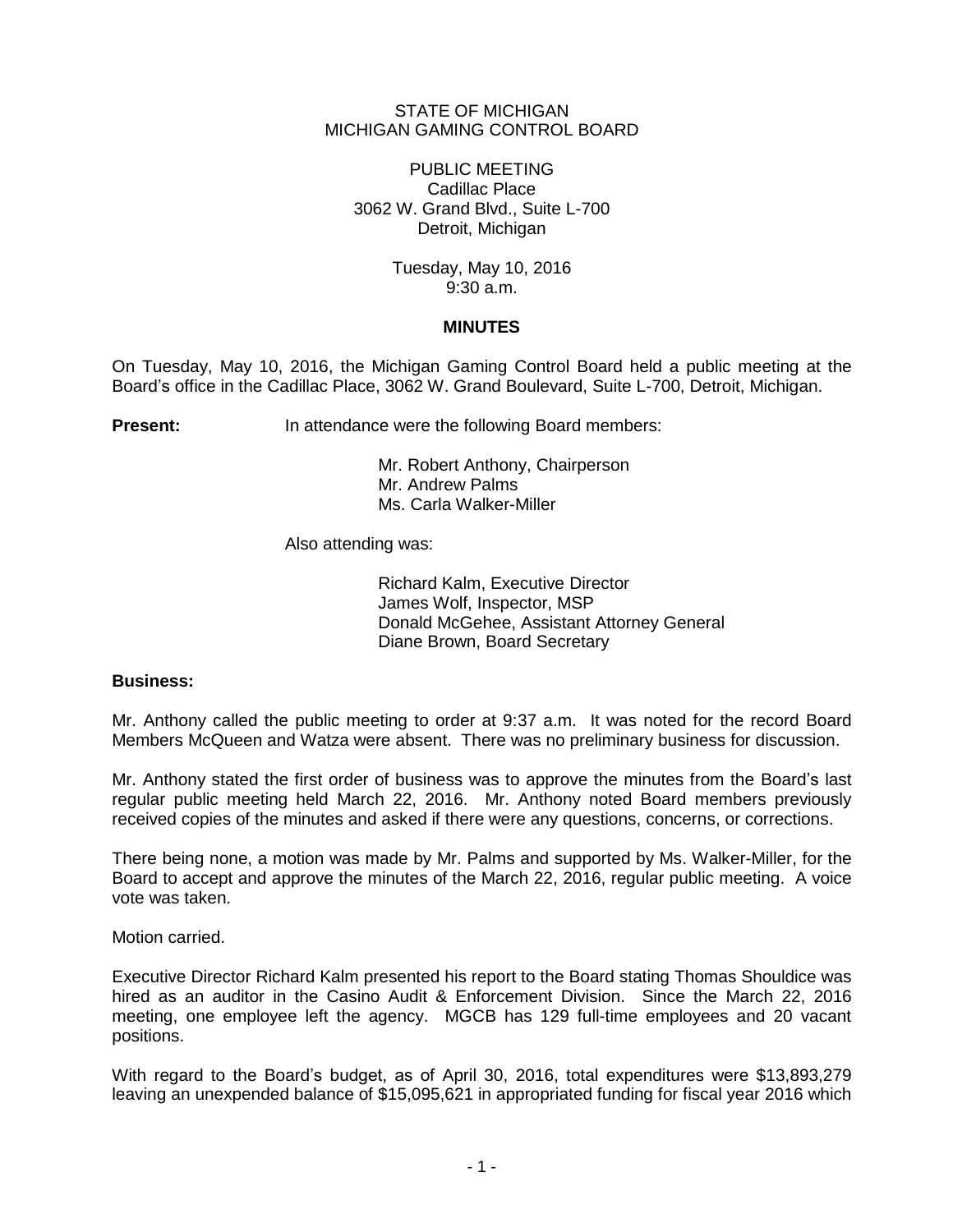includes funds for anticipated expenditures to the Attorney General's Office and the Michigan State Police.

For casino operations, Mr. Kalm reported for the first quarter ending March 31, 2016, aggregate revenue for the three Detroit casinos was up 0.3 percent when compared to the same period last year. First quarter gaming revenue for the three Detroit casinos was MGM \$145.7 million, MotorCity \$121.2 million and Greektown \$83.5 million compared to the same period last year.

Revenue for MGM was up 1.5 percent, MotorCity revenue was up 0.6 percent, and Greektown revenue was down 2.1 percent when compared to the first quarter 2015.

For the quarter ending March 31, 2016, gaming taxes for the three Detroit casinos were \$28.4 million compared to \$28.3 million in 2015.

For the month ending April 30, 2016, aggregate revenue was up 1.5 percent when compared to the same month last year. Revenue was down when compared to March 2016. April year-todate aggregate revenue for the three Detroit casinos was up 0.6 percent compared to the same period last year.

Revenue for MGM was down 2.7 percent to \$50.5 million, MotorCity was up 4.5 percent to \$42.3 million and Greektown was up 4.9 percent to \$29.5 million compared to April 2015. Market shares for April were MGM 41 percent, MotorCity 35 percent, and Greektown 24 percent.

For the month of April the three Detroit casinos reported submitting \$14.6 million in wagering taxes and development agreement payments to the City of Detroit. For the month of April 2016, gaming taxes for the three Detroit casinos were \$9.9 million compared to \$9.8 million for April 2015.

With regard to supplier licensing and vendor registration, Mr. Kalm advised the Board as of April 30, 2016, 737 active vendor exemptions were registered. As of April 30, 2016, 308 casino supplier companies were granted exemption from supplier licensing requirements. As of March 30, 2016, there were a total of 11 active temporary nongaming-related and four active temporary gaming-related supplier licenses in effect. There are 103 supplier licenses in effect.

In regard to occupational licensing, Mr. Kalm advised the Board as of April 30, 2016, the Board's Employee Licensing section issued a total of 2,135 occupational licenses to MGM employees; 1,780 occupational licenses to MotorCity employees; and 1,500 occupational licenses to Greektown employees. In addition, through the month of April 2016, 1,678 employees of various licensed casino suppliers have been granted occupational licenses. There are currently 44 temporary occupational licenses.

Mr. Kalm advised the Board since the March meeting, the required background investigations for 88 pending Level 1 and 2 occupational licenses have been completed. The Executive Director previously approved 473 renewal requests and 62 Level 3 requests on behalf of the Board.

Mr. Kalm reported Michigan State Police (MSP) Board-related activity. Mr. Kalm noted the confidential report submitted to the Board members contained significant activity items involving MSP and updates on cases by MGCB and the AG's office.

Next, the Board considered for approval, the recommendation of the Executive Director and the Licensing & Investigations Division's staff regarding the 88 Level 1 and 2 occupational license applications.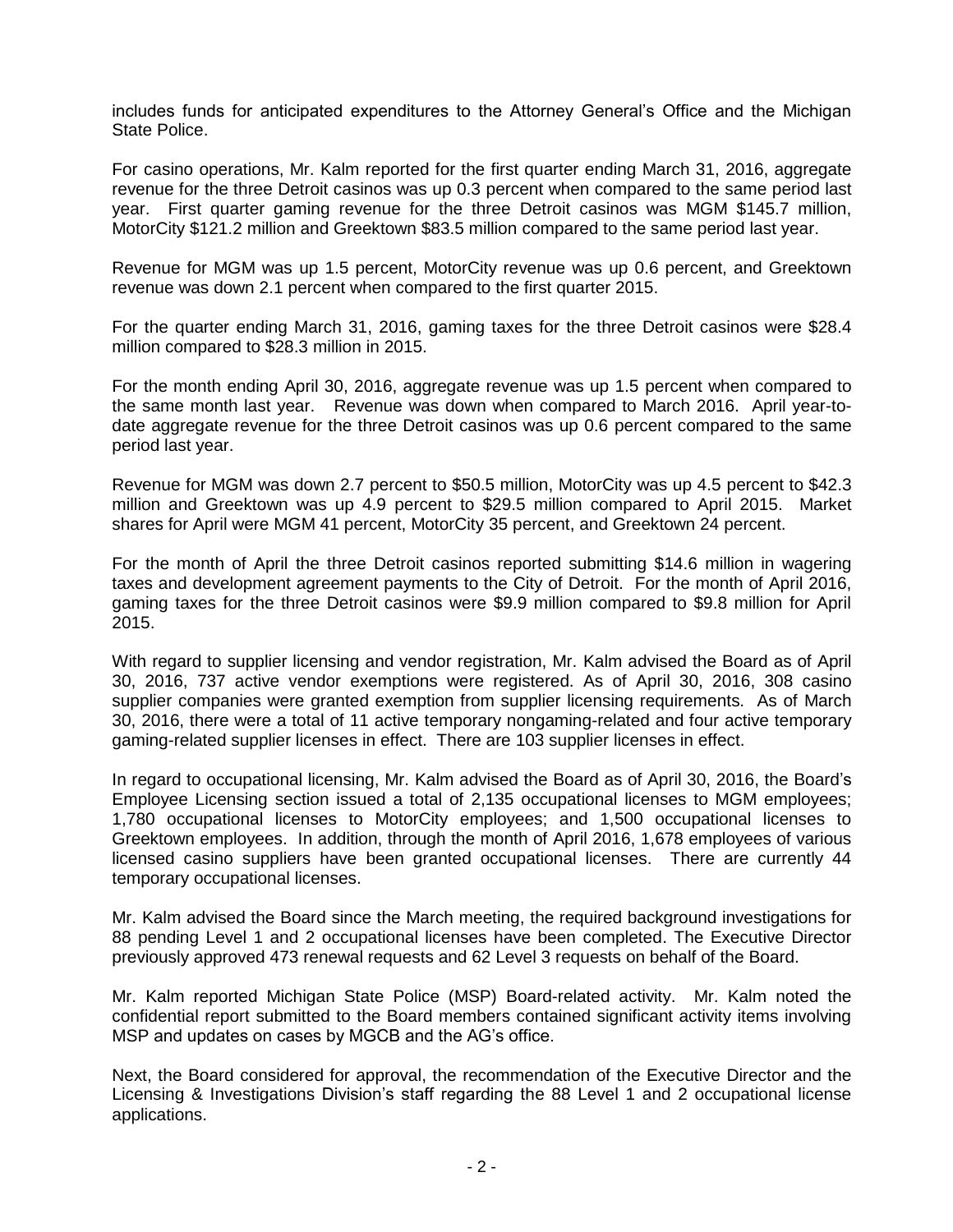There being no questions from Board members, it was moved by Mr. Palms and supported by Ms. Walker-Miller that the Board enter an Order accepting and adopting the recommendations of the Executive Director and the Licensing & Investigations Division for the pending Level 1 and 2 occupational license applications. A voice vote was taken.

### Motion carried.

The next agenda item was consideration of the pending supplier license applications of Jasman Construction, Inc., and The Herjavec Group Corp.

There were no questions from Board members. A motion was made by Ms. Walker-Miller and supported by Mr. Palms that the Board enter the Orders finding and concluding the applicants are eligible and suitable for licensure and, accordingly, grant the requests. A voice vote was taken.

### Motion carried.

Next agenda item was consideration of the pending supplier license renewal requests Basement Beats, L.L.C.; Chef Source, Inc.; NRT Technology Corp.; Rhiannon Creations, Inc. d/b/a Body Bliss; Royal Roofing Co.; Tier One Marketing, LLC; VSR Industries, Inc.; and WPDET Associates, LLC.

There being no questions from Board members, Mr. Palms put forth a motion which was supported by Ms. Walker-Miller that the Board enter Orders finding the above-listed suppliers and their qualifiers eligible and suitable for license renewal and, accordingly, grant the requests for a one-year period. A voice vote was taken.

Motion carried.

The next item on the agenda was the request for approval of the eligibility and suitability of new Key persons of Greektown Casino: DG Athens LLC; Athens Acquisitions A LLC; Cullen Enterprises LLC; and Matthew P. Cullen Property Trust U/A/D October 31, 2011.

There were no questions from Board members. Ms. Walker-Miller made a motion for approval which was supported by Mr. Palms.

The next agenda item was the request for a proposed transfers of interest pending Board approval for Allied-Eagle Supply Company, LLC; Greektown Casino, LLC; and Mercury Fulfillment Systems, Inc. There was no discussion or questions regarding the requests therefore a motion was made by Mr. Palms and supported by Ms. Walker-Miller to approve the requests. A voice vote was taken.

Motion carried.

There were two occupational licensee Acknowledgements of Violation before the Board. Assistant Attorney General Donald McGehee outlined the facts where both licensees were security guards at one of the casinos, who after previously being warned, allowed minors into the casino. Each licensee agreed to a fine of \$100. There were no questions from Board members. Mr. Palms put forth the motion to accept the first violation which was supported by Ms. Walker-Miller. A voice vote was taken.

Motion carried.